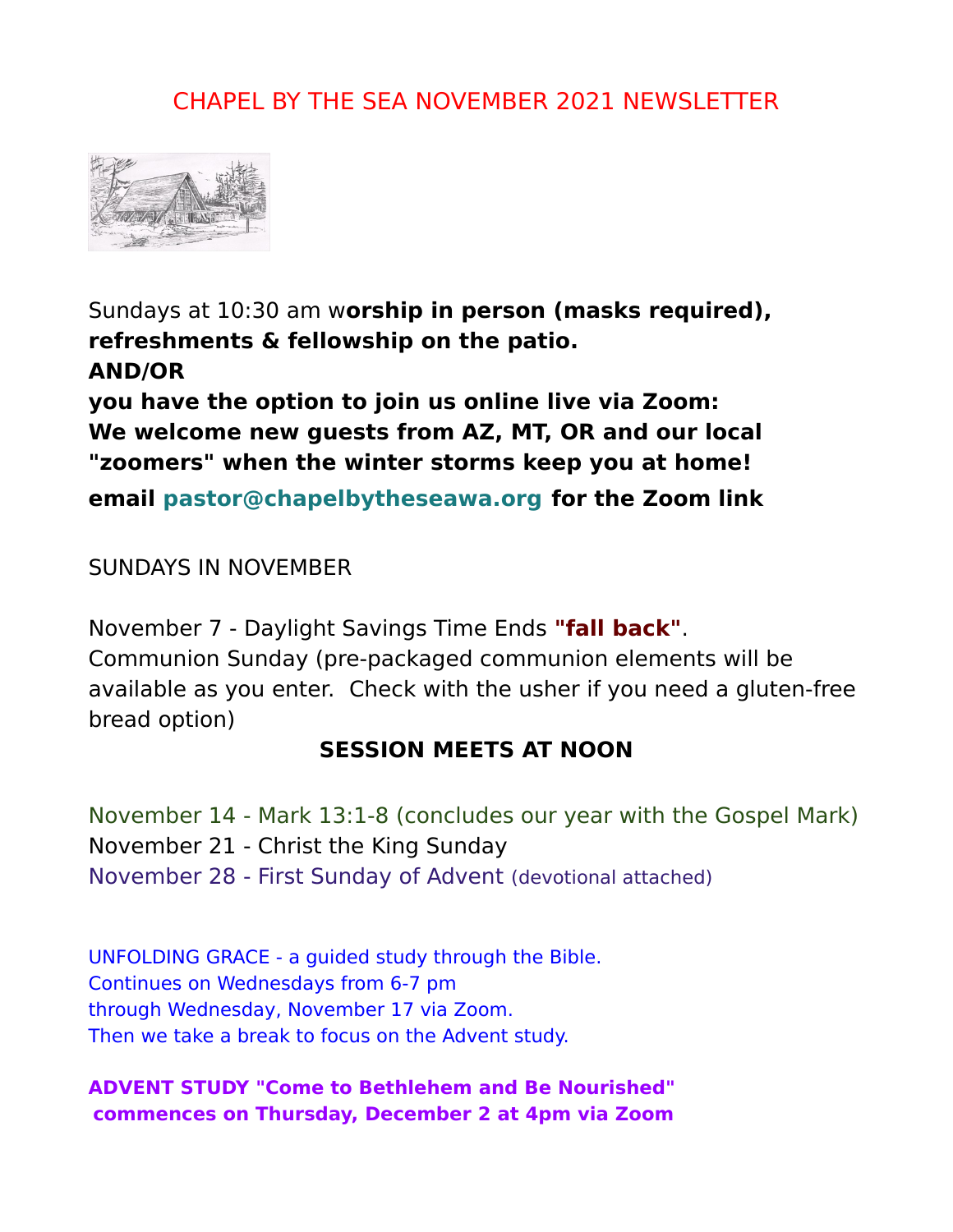for 4 Thursdays. Email the pastor for the Zoom link. The Advent devotional material is attached for you to use on your own or join the conversation on Thursdays, Come join us and be nourished"



Vital Congregations work continues as session focuses on tasks in this time of Covid: continue to utilize Zoom as a tool for worship, Bible Study and team meetings. Online conferences for Ruling Elders. In-house projects are prioritized with online bookkeeping, bylaws update, policies and procedures to name a few.

**Seminary Student Under Care** - New member Gabriel Taylor has responded to God's call on his life and has discerned a call to seminary. He has begun a course of study with an accredited PCUSA seminary online. It is our privilege and blessing to walk with him through this intense time of study and preparation. Session offers our support and Gabriel covets your prayers.

**Two new members** were received by letter of transfer.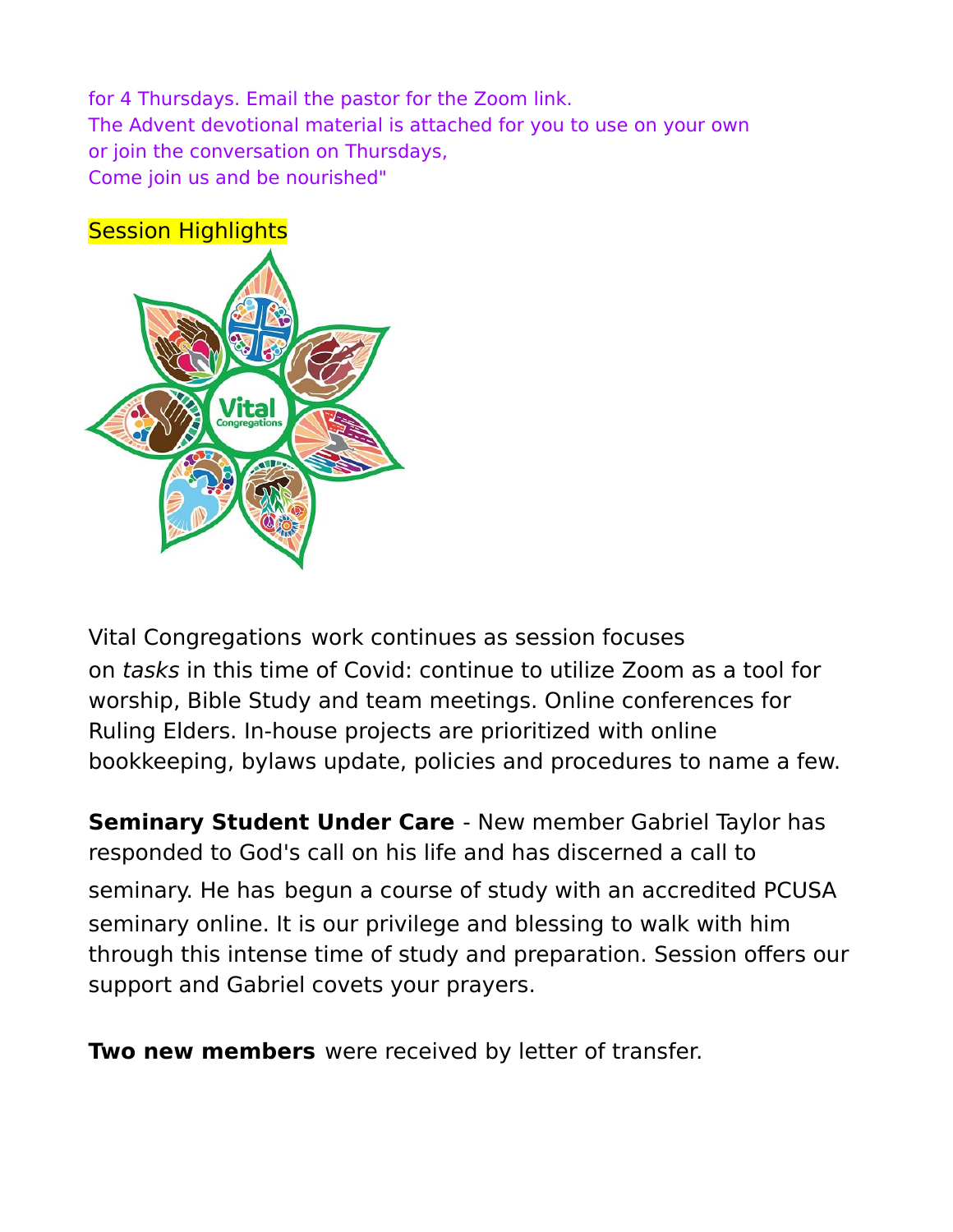

We welcome Tamae Mariyasu and John Olson to this ministry that we share in Jesus Christ

Two large legacy donations were received. Ten percent of the total

was tithed to three of our mission partners: Hagar's Community Church (in a prison) at the Washington Correction Center for Women (WCCW) a ministry of the Presbytery of Olympia; The Indian Fellowship in Puyallup; and the Presbyterian Disaster Assistance to help with flood and fire victims. The Barbara Topete Memorial Fund and the Capital Reserve Fund also received designated amounts.

New Bookkeeper - Gabriel Taylor was approved as bookkeeper and Treasurer for Chapel by the Sea. You will find him at the chapel most days: studying and keeping the books!

The Chapel Rummage Sale netted over \$1,000 and half was given to Presbyterian Disaster Assistance to help those in need across the country.

**Peace and Global Witness Special Offering** on World Communion Sunday amounted to \$246 including online donations through our website. A portion stays with our congregation to support peacemaking and reconciliation in our own community. The rest supports peacemaking work across the globe. To learn more: [pcusa.org/peace-global](http://pcusa.org/peace-global)

We are a 4 for 4 church participating in all 4 special offerings each year. We believe that "if we all do a little, it adds up to a lot." Your generosity is making a difference. Thank You.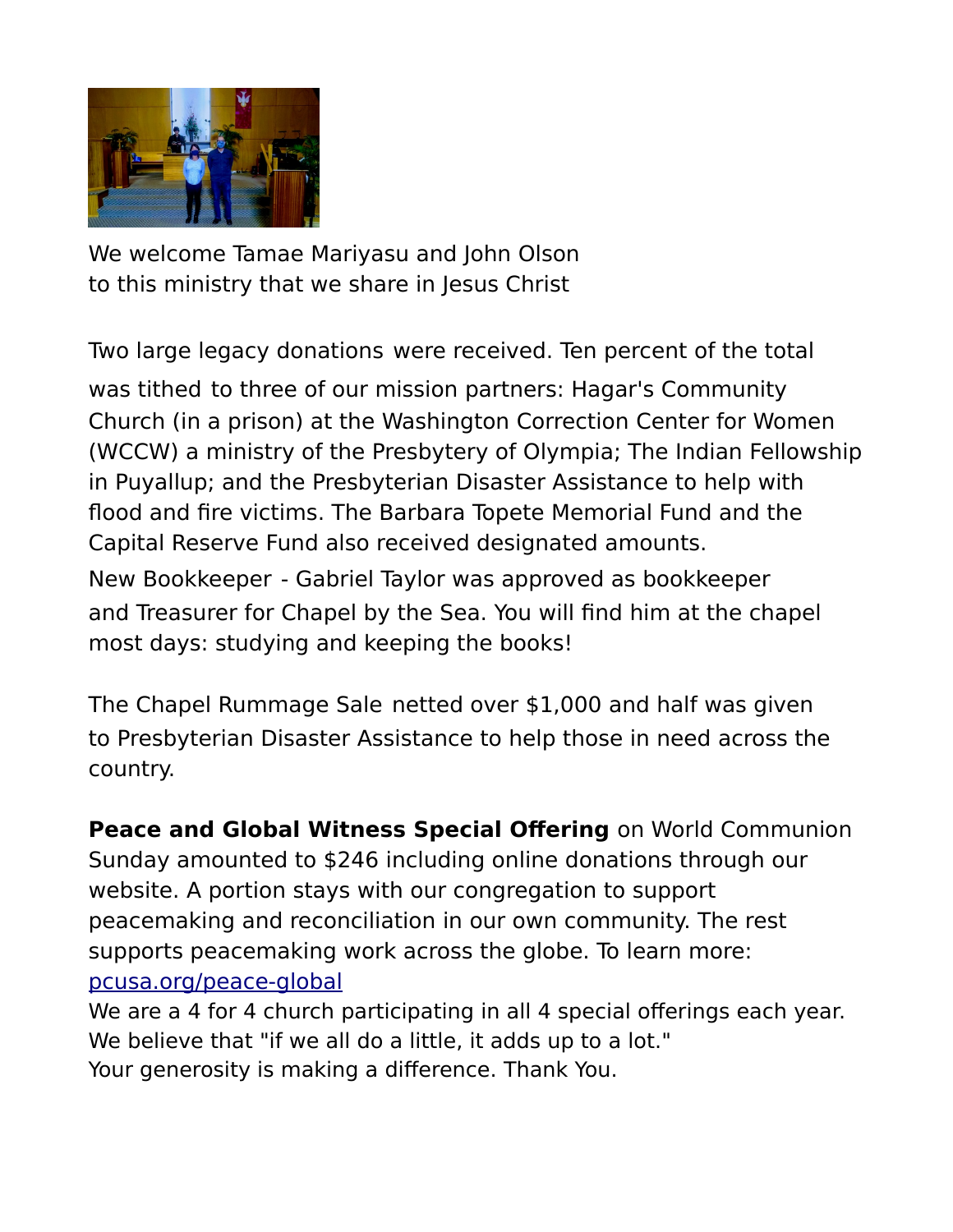Budget for 2021 continues to show a deficit each month. Session encourages our members to keep 2021 pledged giving up-todate for the day to day running of the Chapel's operating expenses and per capita. We give thanks for our new tithers and our faithful givers: friends and members alike. A stewardship letter will be forthcoming as session plans for 2022.



We give thanks for all of the above and those below: All saints of the church!

The Rummage Sale Team**: Jack, Margie, Mr. D. and volunteers** Finance Team**: Ed, Bill, Victoria, Ashley, Gabriel.** "Retiring" Treasurer/Bookkeeper for over a decade**: Ed Tegenfeldt,** and his able assistant **Margaret** who always found "the lost coin". Clerk of Session**: Dianne Burton** Outgoing Ruling Elder**: Rob Curtright**



Jack, Margie, Diarmid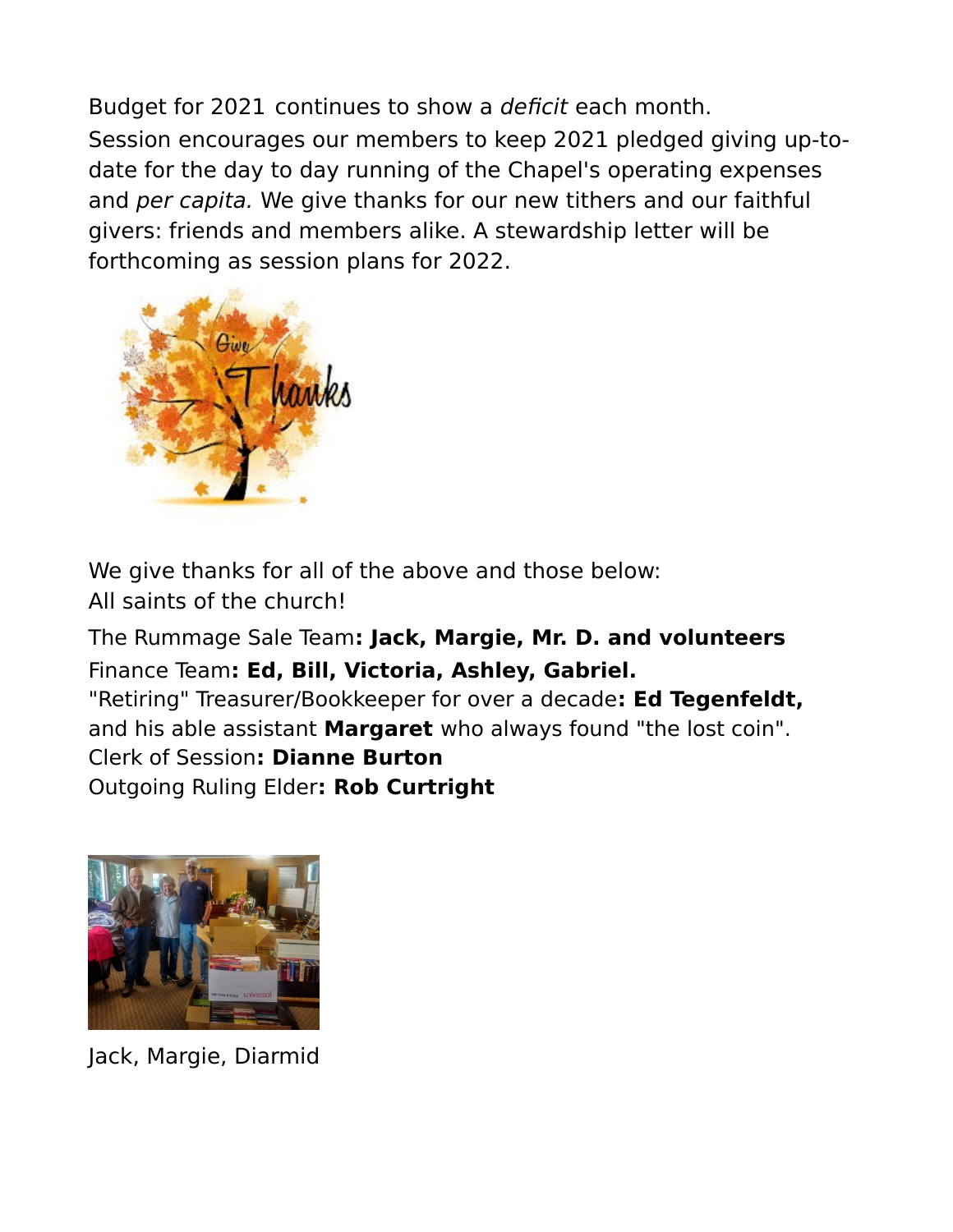

Labor Day Weekend Sale netted over \$1,000.

**Our liturgical season changes this month from one of THANKSGIVING to one of preparation: ADVENT. An advent devotional is attached. Print-outs are available upon request.**

**After worship on November 21 we will decorate the chapel in preparation for the first Sunday of Advent on November 28. Sunday, November 21 - Greening of the Sanctuary after worship.**

# Community Outreach

AA - Mondays at 7 pm - AA meetings have resumed in the chapel hall. Contact Nita at [nitajohnson@coastaccess.com](mailto:nitajohnson@coastaccess.com)

**Food bank - 3rd Tuesday** at Fire Dept. 8 parking lot from 9 - 11 am - Coastal Harvest/PB Foodbank

**Every Friday** - Lee and Kelly deliver food boxes of fresh produce to the post offices in Pacific Beach and Moclips

### **Chapel by the Sea Prayer List**

... *pray without ceasing... 1 Thess. 5:17* 

THE COVID CRISIS CONTINUES... more people dying of the virus than this time last year!

- \* Ellie, Margaret Tegenfeldt's sister and safe travels home for Margaret
- \* Penny and Jim Adkins
- \* Tom Ferguson's step father.
- \* Marilyn Ferguson's cousin and the Brain Family